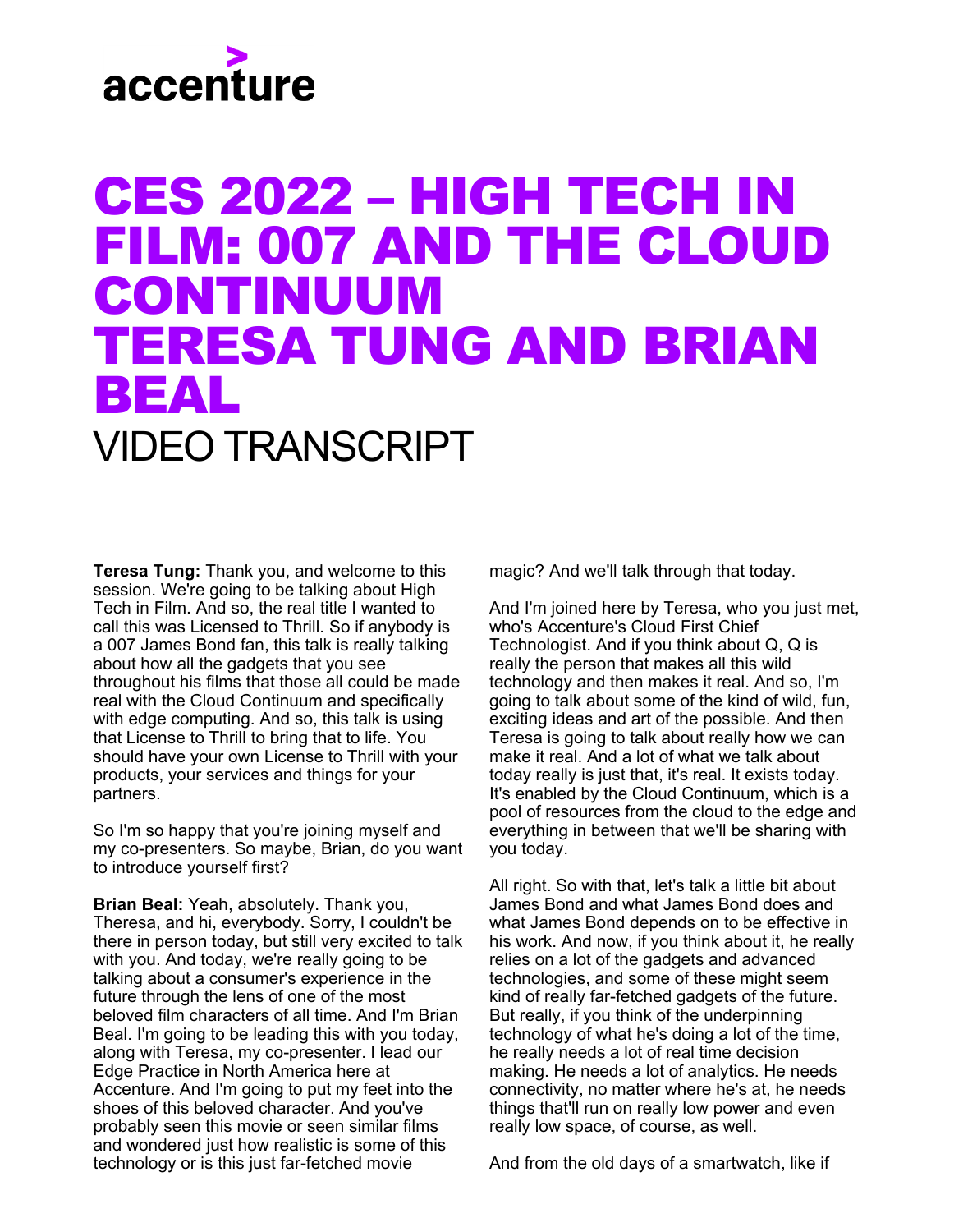you think about what we saw in The Spy Who Loved Me, it printed out these text messages on ticker tape, all the way up through some more modern devices. In the current films, the Bond franchise has always been really on the cutting edge. And what makes this technology available are things like I mentioned, the latency and space efficient. But also, Bond is going to rely on things that are very private, very highly secure, and like I said, always on, always available mission critical resources so that when Mr. Bond is out in a life or death scenario, he knows that his gadgets are always going to work. And then last but certainly not least, how do we optimize these resources to be the most cost effective?

So, of course, we can think of wild and crazy fantasy tech, but really, we need it to also be something that is cost effective for Mr. Bond and his bosses in Her Majesty's Secret Service.

And now I'm going to hand it over to Q, a.k.a., Teresa, who's going to tell you how we make it real.

**Teresa:** Yeah, so he needs the continuum, the Cloud Continuum. So this is two ways of interpreting Cloud Continuum. One, there's a new purpose of place. So the cloud is really famous for being able to have on demand commoditized compute that you can access whenever you need, you could scale up, you could scale down and that still exists. That's in our cloud core. And so, the resource availability in that purpose of place in that cloud core still exists. But now you have this new continuum and the continuum and purpose of place, that compute that you could put in the cloud core, you can now put anywhere, you could put within the network, you could put within your neighborhood, on site and on Mr. Bond and his gadgets themselves.

And as you get to these other locations and these new places, now we have much more localized resources. So that resource is close to the data. It's close to the point of action. And so, this really closes this experimental loop. So you have your sense, your analyze. And now with edge computing and these new locations, you can have the actuate. You could act right in the moment at that source of data. There's another

interpretation of the Cloud Continuum that makes Q's job pretty easy. It's about innovation and the ability to invent something, to try it because the cloud is always available. You don't have to worry about the plumbing. You build on top of these giants. You you're on the shoulders of giants. And so, from an innovation perspective, you could really focus on the use case. And so, Q doesn't have to actually start with the devices and the gadgets and the cloud in the compute and storage. He can start with or, in case, she is going to start with the application and really be able to dream up something that Bond needs in a weekend and roll it out because he's always getting himself in trouble for sure.

**Brian:** That's right, yeah, he's good at getting himself in trouble, that's very true. So, what's really important and what we want to talk about is how we can connect these two worlds and make them real. So how do we bring together the art of what we're doing in the digital world, what we're doing in the cloud with Mr. Bond's physical devices? So what we can start out is think about his car. You know, in every Bond movie, there's always the car. So let's think about really what a Bond car chase might look like and what kind of technology might be in this car. And we're going to think about it different than a traditional autonomous vehicle or smart car, but really take it beyond that into what Mr. Bond could use.

So here, what we're thinking about is really the melding, if you will, of man and machine and how we could get this car to be really smart, but more smart, but really actually thinking on its own. And so, that this human vehicle experience can leverage compute right there in the car to make really quick decisions. And we know that, for example, if we wanted to have a flexible dashboard that had all this real time information on it, it would need to be powered by something that still takes up a little space and little power and for it to fit in the car. So we could actually use that data to make those kinds of decisions. And other things the car could have is even smart materials. It could be self-cleaning. You could have seats that automatically clean-up for Mr. Bond, so his car always looks the best, voice recognition. Of course, we know Mr. Bond wants his car to reply or to respond to his voice and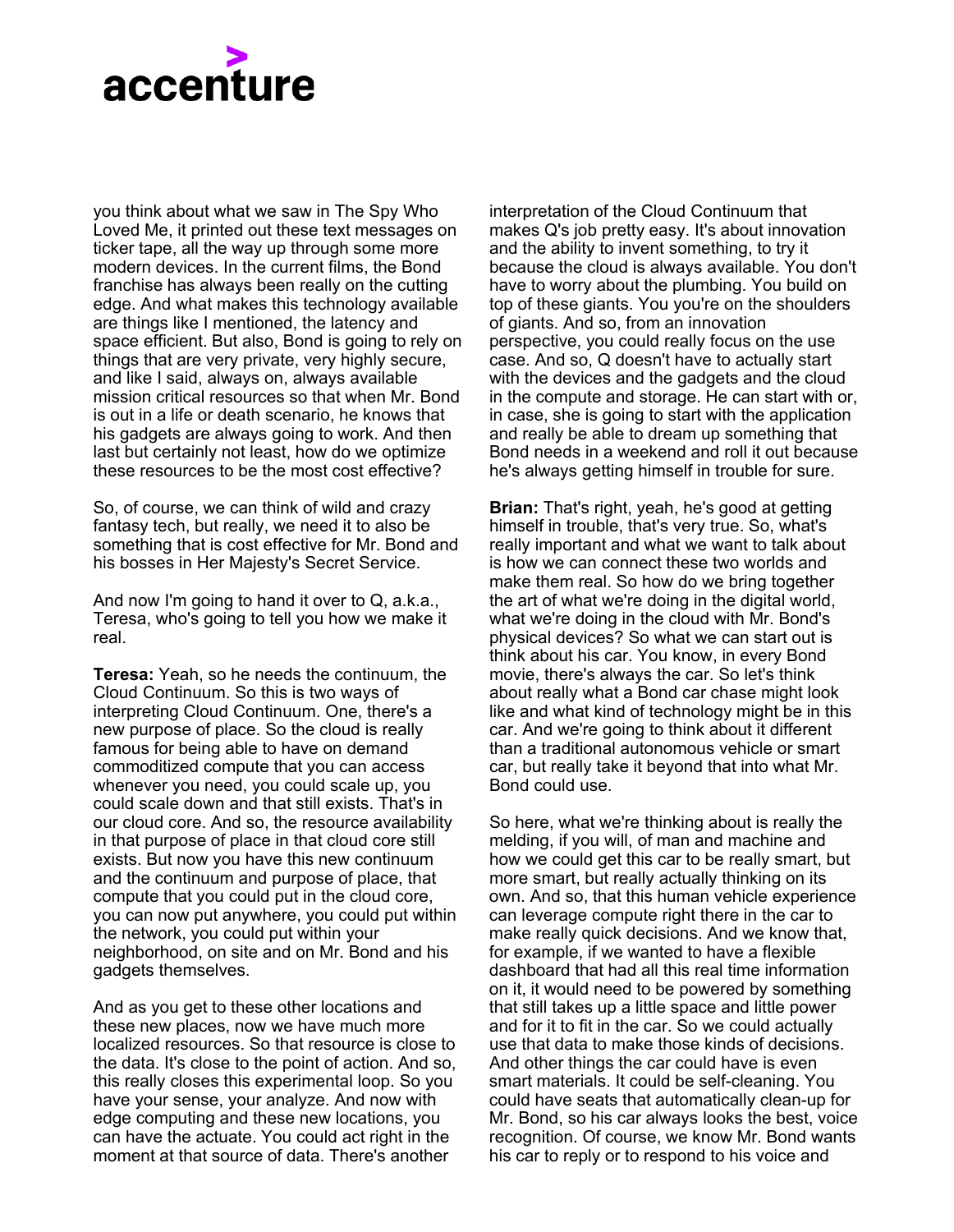

make it as simple and fast as possible for him to interact with his machines.

And then, of course, the dashboard cameras, but that still preserve privacy because we can't let the enemy know what Mr. Bond is doing or where he's at. And then what if the car itself was actually using AI to optimize for cornering, for speed, for traction, for durability, things like that? And in order to do that, like Teresa mentioned, we need to start taking advantage of Cloud Continuum. But now we're moving out farther to the edge and again, in this case, the car itself. And one way we could do this, and you know, some futuristic technology coming down the pike is with things like neuromorphic compute. So we could do real time speech recognition with really low power. And, you know, maybe we aren't just self-cleaning, but even self-drying materials, things like that.

So when Mr. Bond, hopefully, he's not spilling his martini while he's driving, I guess that would be really bad, but maybe he's spilling his water bottle while he's driving and needs the materials to dry itself. So, some of these sound kind of common, some of these might sound a little crazy, but we'll hand it back over to Q to talk about how Accenture really does make pretty futuristic technology like this possible.

**Teresa:** Yeah, exactly. If you've been on the trade show, you've seen these cars, including in our own center, we have a lot of the technology that Brian just spoke about. And so, in fact, we work with the automotive manufacturer to create this not just a smart car, but a hyper personalized car where you were using edge technology for voice recognition. So the voice for Teresa to open the car versus for Brian to open the car or James to open the car, it's going to recognize and the AI model is going to be trained on each of our voices. So it's very hyper personalized for the user, and it might even be differentiated between the drivers, As the owner of the car might be able to do more things with the car versus my child who we definitely don't want him to do certain things.

And so, that ability to create that AI model is one of the ways to differentiate. We needed the cloud and the core cloud to be able to train the initial

model and get the algorithm to work and to govern that. And then to be able to push it all the way to the edge where that's going to be hyperpersonalized and trained for each individual. And for privacy sake, you might never want that data to go back to the central cloud. We want to keep it on the device. And sometimes where Mr. Bond goes or when I'm parked in an airport somewhere, there's no network connectivity. And so, you don't want this voice activation to not work or your car battery when it's off because you haven't driven it for a long time. Again, you don't want it to not work and not be able to open your car, so you need this really low powered AI system.

And so, building on top of the Cloud Continuum, we're using both the core cloud to be able to create the initial model and then the edge to be able to really keep that data secure and keep it personalized. So one of the lessons learned here is the product itself, the car, in this case, it is something that becomes much more like software. With the Cloud Continuum, we can continue to adapt the product, so the product cycles of today are more waterfall, using traditional software definitions, it's longer cycles. You might wait for the next yearly release of the car to get the new features, With the software enablement and the edge, your car is dynamically updating. So the voice that is Teresa's voice, maybe the initial model didn't have that in mind. And so, my particular lilt as a woman, as an Asian woman, all of that is trained right at the edge. And having that capability creates not just a personalized experience for people of my demographic, but hyperpersonalized for me.

And so, that new type of hyper-personalization of the product and that move from a waterfall cycle to a continuous innovation cycle with the mask, you can bet I sound much different. I sound super awesome without the mask. So, this is all something that is learned on the fly. That's what Edge can do.

**Brian:** That's right, yeah, that's right, thank you, Q. And as Mr. Bond moves beyond the vehicle. I also want to think about what happens when he gets into the bad guy's lair and what kind of technology will help keep Mr. Bond safe from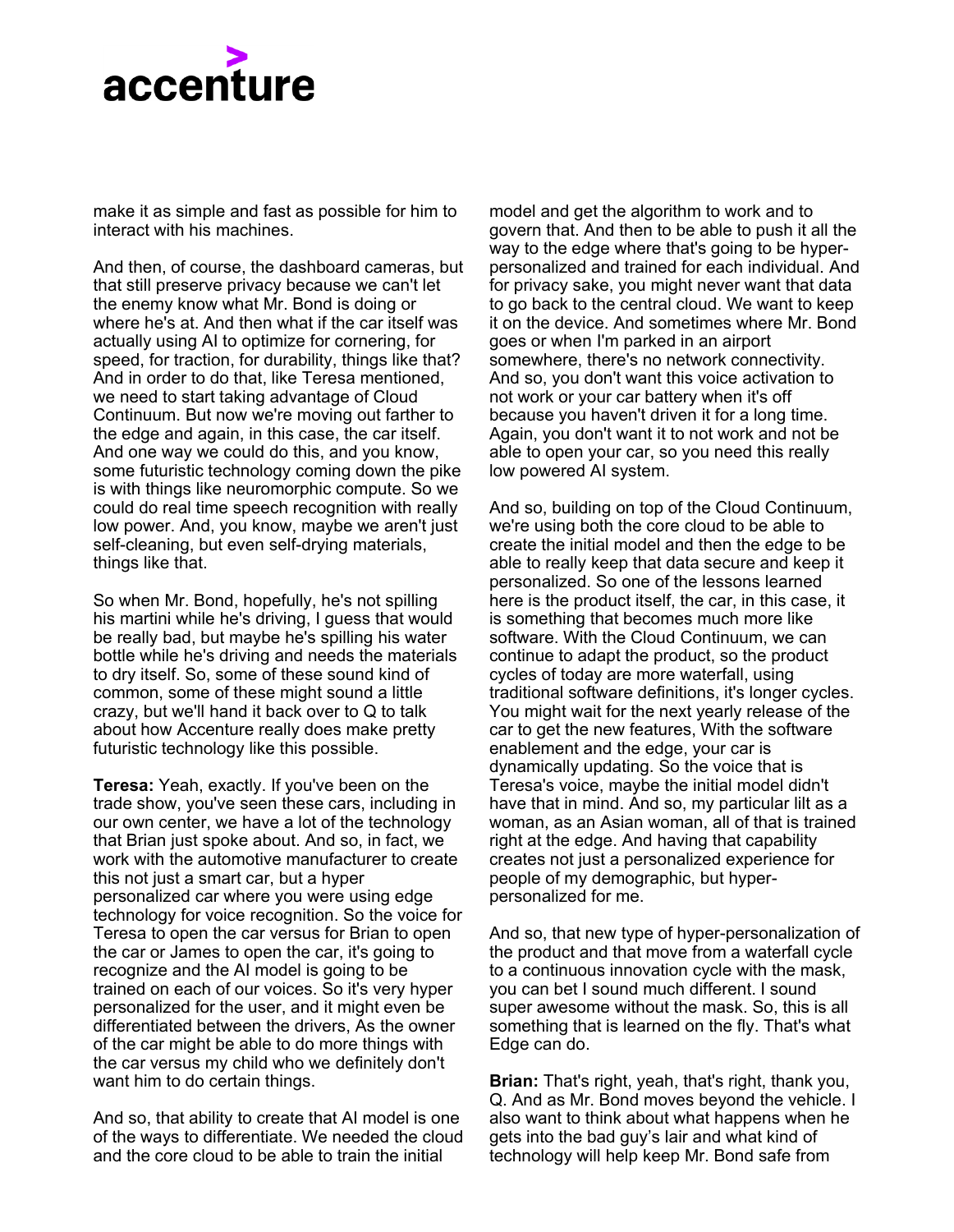maybe enemies, toxic gas that might exist. You never know what's going to come up when you enter the evil lair, so to speak. So one of the things that would be awesome, would be this real time agent layer interaction that you see here. But really, if you think about this is how could we use augmented reality? And we could start to merge the idea of leveraging augmented reality with the digital twin that you see here as well. So think about Mr. Bond in the evil lair has a set of tools and analytics that's helping him navigate the lair. For example, a digital twin can tell him, hey, in three seconds or in three steps, make the turn on your right, there's a door, it's unlocked. And could also, of course, help with safety. It could notify Mr. Bond of an enemy even behind him. He could have eyes in the back of his head literally or in another room. It could detect sound and movement that Mr. Bond could detect, but high tech, high end sensors can. Computer vision and computer hearing can do a lot more than human vision and human hearing can do.

So by merging this augmented reality world with sensors and maybe some glasses on Mr. Bond with a digital twin of the evil lair, we can keep Mr. Bond safe and, again, effective and efficient as he's moving around this this complex.

And then there's the robot to edge interface that Mr. Bond could have robotics that's helping him out. He could have a little assistant that helps him navigate the evil lair. It seems kind of silly, but think about bomb detecting robots and things like that, that kind of exist in the real world. But if we can merge this augmented reality with the digital twin, with robotic interfaces, this is how we can start to get metadata delivered in real time, show Mr. Bond where he should go to complete his mission, what he should do next, and all of this ideally being done in real time without any worries about lag or network availability or downtime, things like that. But Mr. Bond needs to be effective wherever he's at, anywhere in the world, in real time, making these decisions.

So now we kind of moved from a product, Mr. Bond's car, which is famous and we all know very well, to now an environment that Mr. Bond has to navigate within. And I'd like to hear from

Teresa how we can kind of take this environment, make it more intelligent and keep Mr. Bond and others safe and effective.

**Teresa:** Yeah. Just like how the product itself is becoming more like a software product, it's a software enabled product. The environment is very much more like a digital environment. And so, your mission is to get to the market, to get groceries for a week and to come back and stay safe and get something delightful that you're going to look forward to and we face this mission all the time. And when we go to the market, it's hard to find a parking space. Even if you've done the online order, it takes a while before you say, I've checked in and then you wait for the person to come out. If you do go in, a lot of your time is probably going through the same path. I travel my markets the same way and often times I forget something or I buy the wrong thing, or I'm certainly not being delighted in this store. I'm not getting the offers that there's something nearby or a sale that I might be interested in, and I might get a notice later or get asked by my child, why did you forget my thing?

And so, in the digital space, it's not like this. So when you go online, they know who you are. They're recommending particular items for you, maybe even based off of your search history. They're going to recommend related items based off of what other people have seen. They might have an offer specific to you. And from the retailer perspective, they can track how people are responding to this and really customize and create better products and better offers. So it's a very different digital experience. It's better than the physical experience. And so, we're working with the retailer to make and bring that digital now into the environment. So it's working with not just one product, its cameras, it's signage, it's a self-checkout system, it's robotics that are going to come and scan through the store to check on the inventory and to see what needs to be re-shelved, or maybe if something needs to be cleaned and the spillage.

So it's making the store more efficient. And with that store, you might even redesign the store. You would have more of the store as a micro fulfillment. There are certain parts of the store I really love browsing. I like looking at produce. I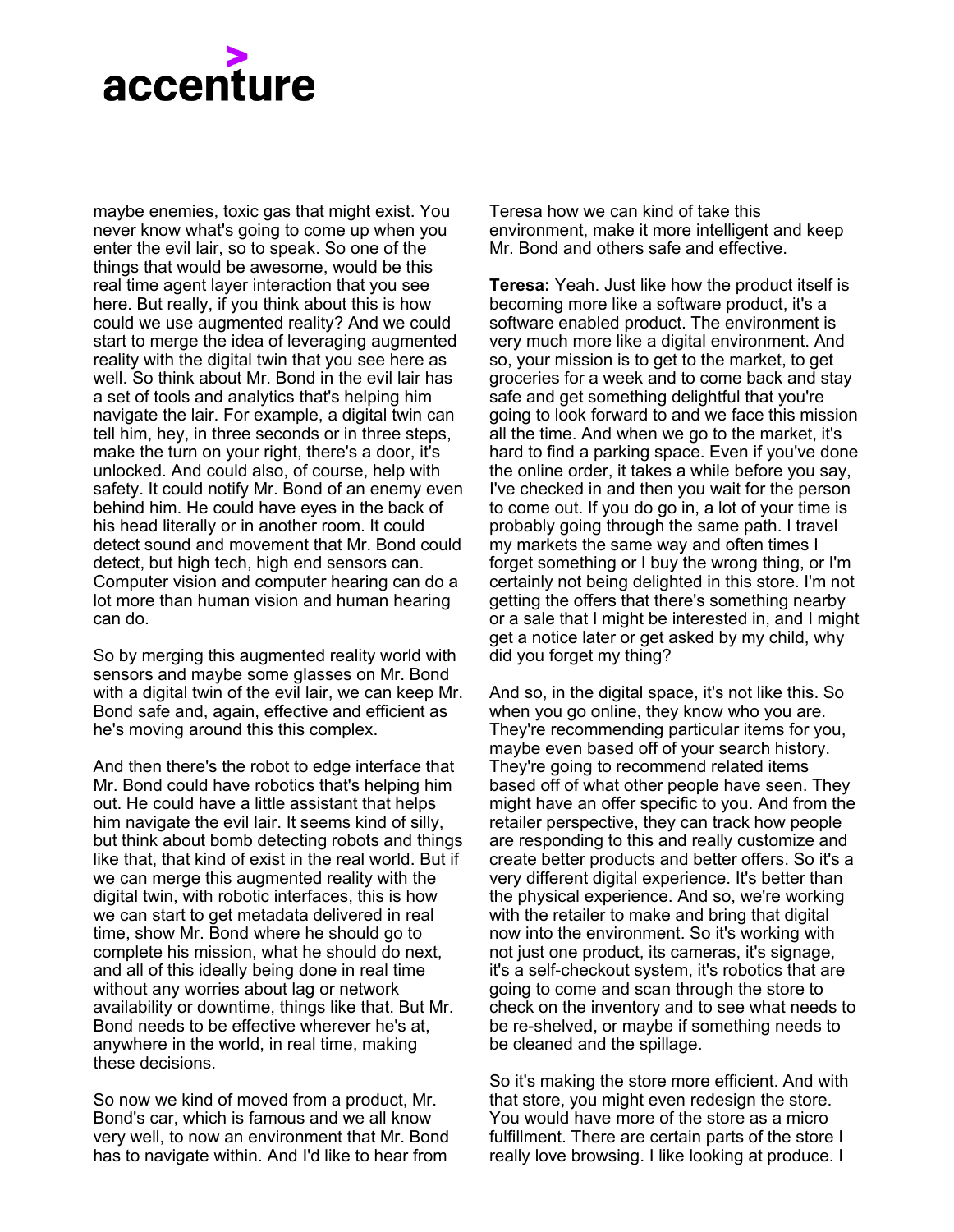like looking at wine. I don't really like some of the more mundane things. So if you're going to redesign the store, and we're working with this retailer with that in mind, is that maybe the experiential side of it becomes much more of the interaction point. So you're going to try meals, you're going to try recipes. It knows that you have an allergy or you have preferences. And so, based off of that, that's what you're going to try.

And then if you like it, you say, I want that and let's get that fulfilled right to you and maybe scheduled it in an order or you're ready to pick it up if it's there. So this ability to take that digital to the physical, a lot of this is what again, the Cloud Continuum and specifically edge can do. You're going to do the analytics still core cloud, you're going to have all the offers and that figured out in the core cloud. But it's at the edge where a lot of that action, when it knows Teresa's come in the store, the environment that she needs to interact with, maybe some sort of automatic robotic system that needs to happen at the edge because it's so important it has to work.

**Brian:** That's right, thank you. And one thing that is really fascinating about that example Teresa just gave, to me especially, is how we're really taking the same types of things that might enable cool James Bond super futuristic technologies. It's a lot of the same underpinning technology that enables those cutting-edge experiences for consumers in the retail environment. So again, you know, it might seem futuristic and out there, but these are all things we're doing today to make, in this case, retail more exciting.

All right. So next up, I want to talk about an example that's more close to my heart because I've actually worked on a project very similar to this. And this is the idea of Mr. Bond can go anywhere in the world and needs to set up a secure communications network, so that he and his colleagues that are out there could be in the desert, could be in the middle of the ocean, could be in a city anywhere in the world, but they can all connect and communicate together effectively and securely. And what's really neat is the idea that we could kind of take 5G with us anywhere we go. That idea was really kind of

crazy several years ago, but you know, Mr. Bond and the Bond of the future will want that ability to have a pop-up 5G network anywhere in the world that can connect a lot of devices. Maybe Mr. Bond needs to send up a drone streaming high def, high res or even 4K video back to himself and his teammates, but maybe also back to HQ. There might be sensors and IoT devices that Mr. Bond is setting up or cameras out in the field. He'll need to have, of course, voice communication. So, you know, we need to support voice, video and then a lot of sensor data. And with a pop-up kind of anywhere 5G network, this is something that you can do.

I like to say is 5G in a backpack should be the goal or 5G in a Pelican case that's super portable and easy to get out into the field. And that is, of course, highly secure, highly containerized, highly reliable and very, of course, portable. Like I said, this is one that could really power a lot of different use cases. If you think of Mr. Bond's vehicle being always connected, but all the gadgets that Mr. Bond will need out there will need to be connected as well. And in the old days of 4G LTE networks, to go stand up his own little portable network out in the field could be pretty time consuming. It also could just be physically large. I've seen some portable 4G networks before that are in shipping containers, for example. That's the size.

Meanwhile, there are 5G portable networks right now that can be deployed really out of a backpack or a small Pelican case. And so, Mr. Bond needs to be able to land anywhere in the world, even in the middle of maybe an ocean or a deserted island somewhere to find the bad guys and communicate with all of his teammates, really, even if they are on a deserted island. And how can you do that? How can you power all these devices? And now Q's going to talk about how Accenture really does that for real customers today.

**Teresa:** Thanks. Thanks, Brian, or should I say James? So at an event like CES, typically, if you have a demo to run, oftentimes you find right when you have a really important client coming to see it, the network doesn't work. And clearly, here is one place where having that capability that Bond has would be great to be able to have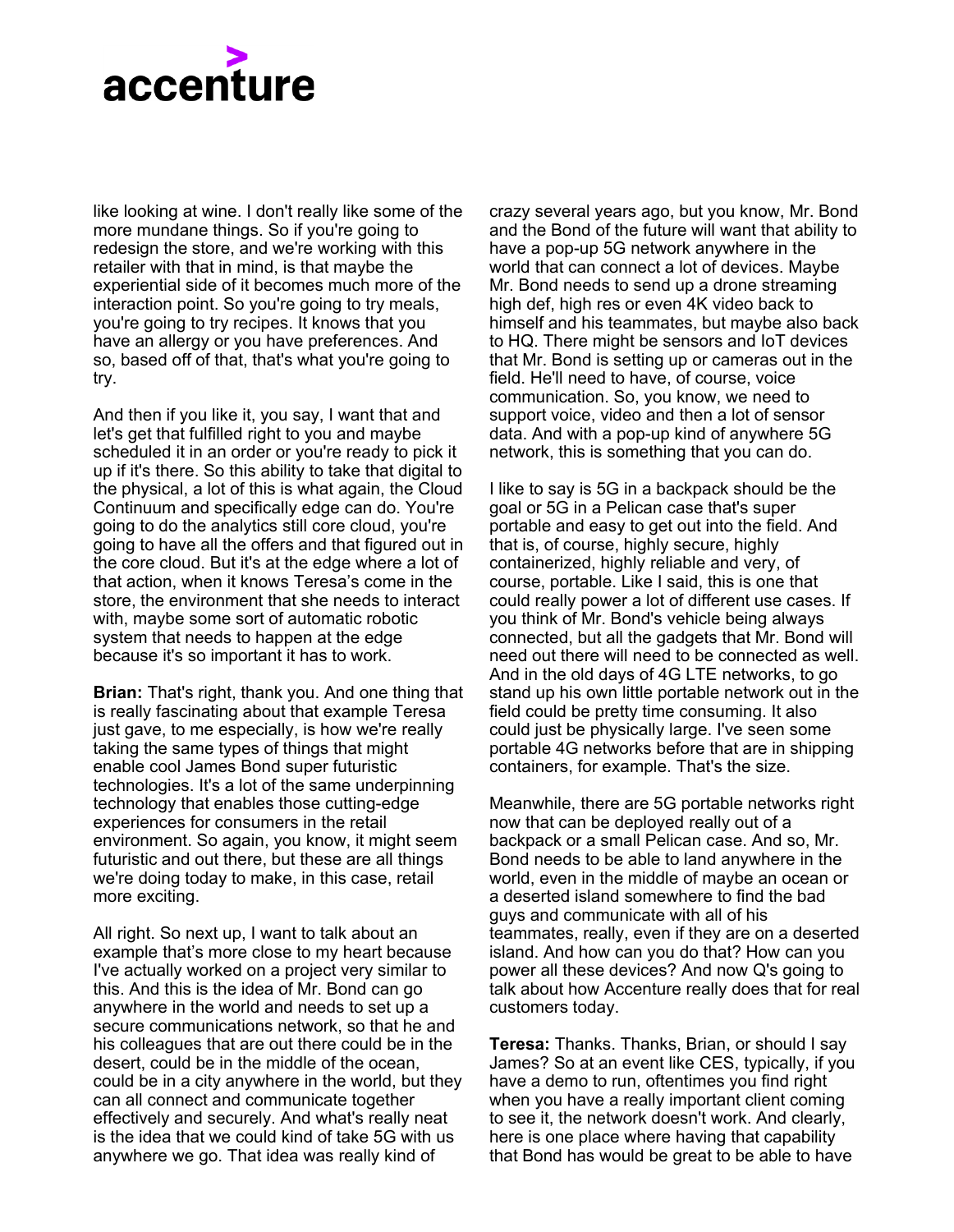

it within these sort of conference like environments to be able to stand that up. And so, we've also stood this up for oilfield services. So if you imagine an oil well, that is like a Bond villain's lair, when you always see those things. It's an offshore well. It's a well in an oil field somewhere that might at best have a satellite connection and you're getting to it over the air, you're literally going via helicopter. So this is not somewhere where you're going to have traditional network capability.

And so, being able to have these networks and to be able to take again this experience that we just described that you could have in a product, in an environment and now you could have it anywhere. So an example that brings this to life is we imagined this really seamless experience. So imagine you're watching this talk and you're at home and you're just super excited by what we're saying. You want to come here now? And so, you're going to hop into an Uber and you don't want to finish stopping the talk because it's so interesting. And so, you're going to come and you want that Uber to find the location closest to where we are, drop you off there and then you're directed to where we are here, all while still watching the talk. So that really seamless type experience as you go from home, to car, to the venue. Hopefully, you see this is very different than maybe how it works today. What it works today is you're going to get disconnected. You're going to need to switch Wi-Fi. It's definitely not seamless for sure, and you're not going to get that streaming experience that you see.

So, hopefully, we've given some examples and the whole point of this is taking everything you imagined about the digital and that you know about digital and now we're able to bring it to the physical, where the physical could be the product. It could be the environment, like a store, a hospital, a plant, and it could be just the world around you and having that seamless connectivity. And edge and the Cloud Continuum is really what's able to allow us to get this innovation to dream up an idea because we're using cloud services, they've done the hard work, they're working with telcos, they're working with the device manufacturers to make it easier for us to use. And we're really focused on the use case and the applications. So the

personalization of the experience, we know exactly who our customers are and what they need. It's this new way of interacting and engaging. So what is the right interface for that user?

So it could be this augmented reality type world. So if it's Teresa, I might care about cost at a particular time and I might care about sustainability at a particular time. That context in the hyper-personalization between that context and what I'm looking at, that's going to be useful. The any place being a point of purchase. And this is really towards that mission critical. When you're making that buy, you want to be able to buy it and just walk out. But to be able to do that, you really need to make sure that you have that connectivity at any time that you need.

It's really about humans and machines collaborating. So to be able to do that again for safety's sake, you don't necessarily want that control loop going all the way back to the cloud and then back to the site and then making a decision. That's not safe. So having that right on site is really important for both the safety as well as a responsiveness. And finally, the personal control and the privacy of security.

So it's about the data and sometimes it's about data sovereignty rules. The data can't move. And a lot of times it's about the gravity of data. Maybe it's the volume of data. So certain health scans will generate terabyte of data per scan per individual. So that's too much. You don't necessarily need that to be moved centrally. Let's keep it local. Let's do the processing. And it might also be better from a privacy and security perspective. So these are some of the tools that as Q I get to really work with. I'm going to hand it back to James to close. James, what do you think about these capabilities?

**Brian:** Yeah, that's great. That's great, Q. That's perfect. And you know, I think in summary, what's so important is that we can take these ideas, these concepts, these products that exist today and apply them to not just Mr. Bond's needs, but really the needs of any industry. Things like ultra low latency, real time decision making, personal privacy and security, hyper personalized experiences. These are relevant